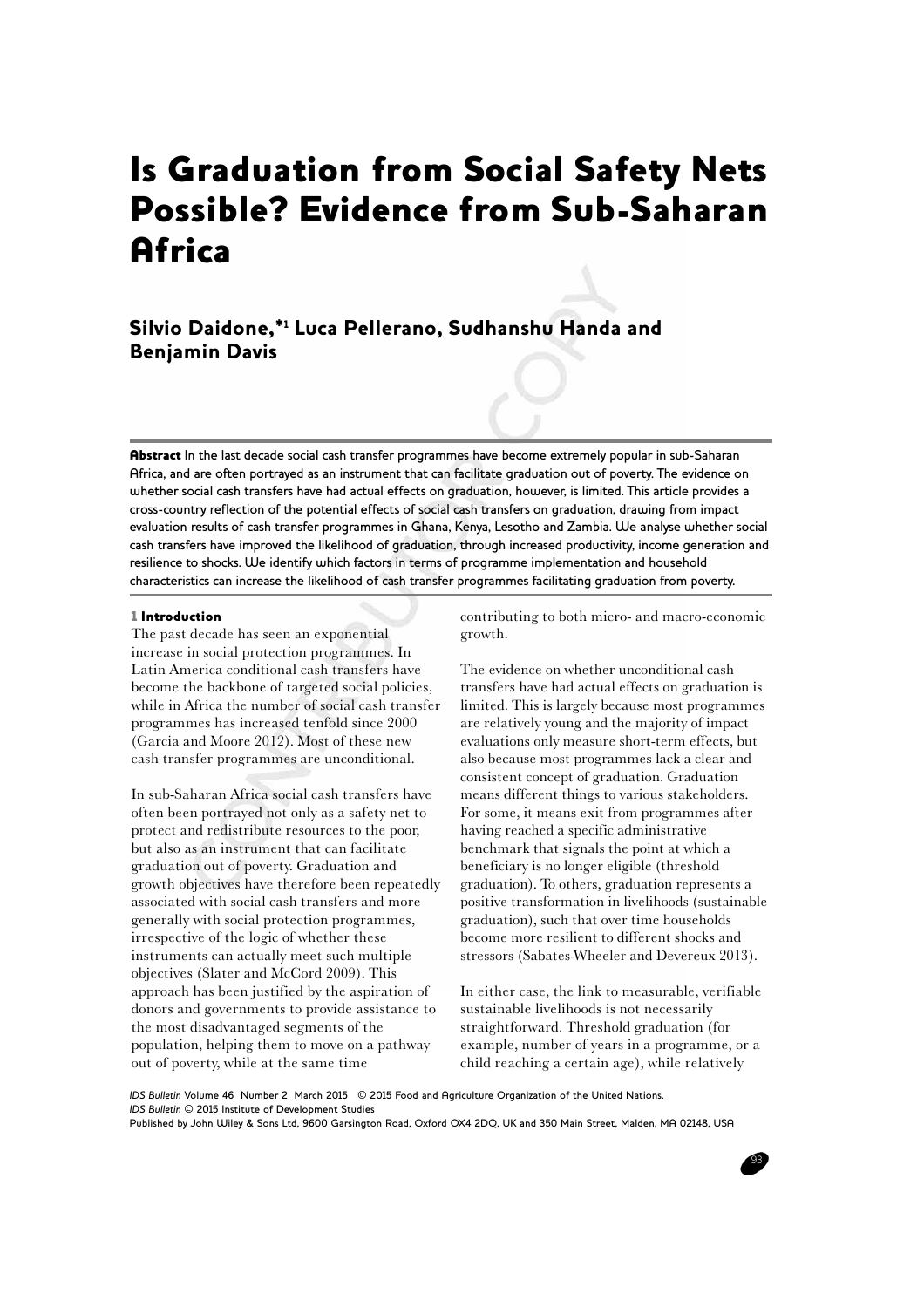easy to determine, may not have anything to do with having achieved sustainable livelihoods. Measures which focus on poverty status, level of income or consumption, or ownership of assets, are difficult to measure and are implicitly linear, suggesting a steady progression up an income or asset scale, but livelihoods in rural Africa are often erratic and uncertain. Even if a household appears to have passed an income and/or asset threshold at some point in time, it is difficult to determine whether a major shock will leave the household severely vulnerable to hunger – and off the road to graduation.

Few social protection programmes in sub-Saharan Africa make an explicit reference to either threshold graduation or sustainable graduation in their objectives or theory of change. Attempts to operationalise graduation strategies are complex and costly, and may be considered less of a priority when facing the challenge of the basic programme design features. However, despite not incorporating a direct measure of graduation, cash transfers by themselves have the potential to enhance the likelihood of graduating, which we define as those changes over time in livelihood strategies that show the household is on a pathway towards increasing its capacity to generate income and being more resilient to shocks.

Drawing from evaluations of four unconditional cash transfer programmes in sub-Saharan Africa, this article shows that even if social protection programmes do not have explicit graduation objectives they can facilitate progress towards graduation outcomes. We focus in particular on the productive role of cash transfer programmes: their effects on investments, labour supply and risk-coping mechanisms, as well as on the local economy.

The main working hypothesis of the article is that regular and predictable flows of cash relax liquidity, credit and/or insurance constraints faced by recipients, and in this way improve livelihood choices and productive incomegenerating investments. These impacts come through changes in individual and household behaviour (labour supply, investments and risk management) and through impacts on the local economy of communities where the transfers operate. Further, the receipt of these payments can influence recipients' role in social networks, by increasing mutually beneficial risk-sharing arrangements and economic collaboration and by greater inclusion in decision-making processes. Each of these impacts improves the sustainability of household income-generating strategies and increases the household's ability to potentially 'graduate' out of poverty.

The rest of the article is organised as follows. Section 2 provides a discussion of the main analytical results. Explanations of observed differences across and within countries are presented and discussed in Section 3, followed by the conclusions in Section 4.

## 2 Impact evaluation results

The cash transfer programme evaluations that serve as the basis of this article form part of the From Protection to Production (PtoP) project, a multi-country effort to analyse the economic impact of cash transfers in sub-Saharan Africa taking advantage of existing and ongoing impact evaluations.2 The project uses a mixed methods approach, combining econometric analysis based on experimental or quasi-experimental study design, general equilibrium models of the local economies and qualitative methods. We focus on government-run cash transfer programmes in four countries, each with broadly similar human development and rural poverty reduction objectives. The Kenyan Cash Transfer for Orphans and Vulnerable Children (CT-OVC) reaches over 250,000 ultra-poor households with children with bi-monthly payments of Ksh 2,000 per month (£14.10). The Child Grants Programme (CGP) in Lesotho targets 25,000 ultra-poor households with quarterly payments that range from 120 to 250 Maloti per month (£10.90 to £22.80), depending on the number of children. The Zambia Child Grant Programme (CGP) provides a fixed bi-monthly payment of 60 Kwacha per month (£10.90) to 20,000 households with young children, while the Livelihood Empowerment Against Poverty (LEAP) programme in Ghana reaches almost 77,000 extremely poor households with payments that vary by household size from 8 to 15 Cedi per month (£3.60 to £6.70).

We discuss the impact of the four programmes on beneficiary households over three broad groups of outcome variables: productive activities, labour allocation, and social networks and risk-coping strategies. We focus on the results from the econometric analyses and,

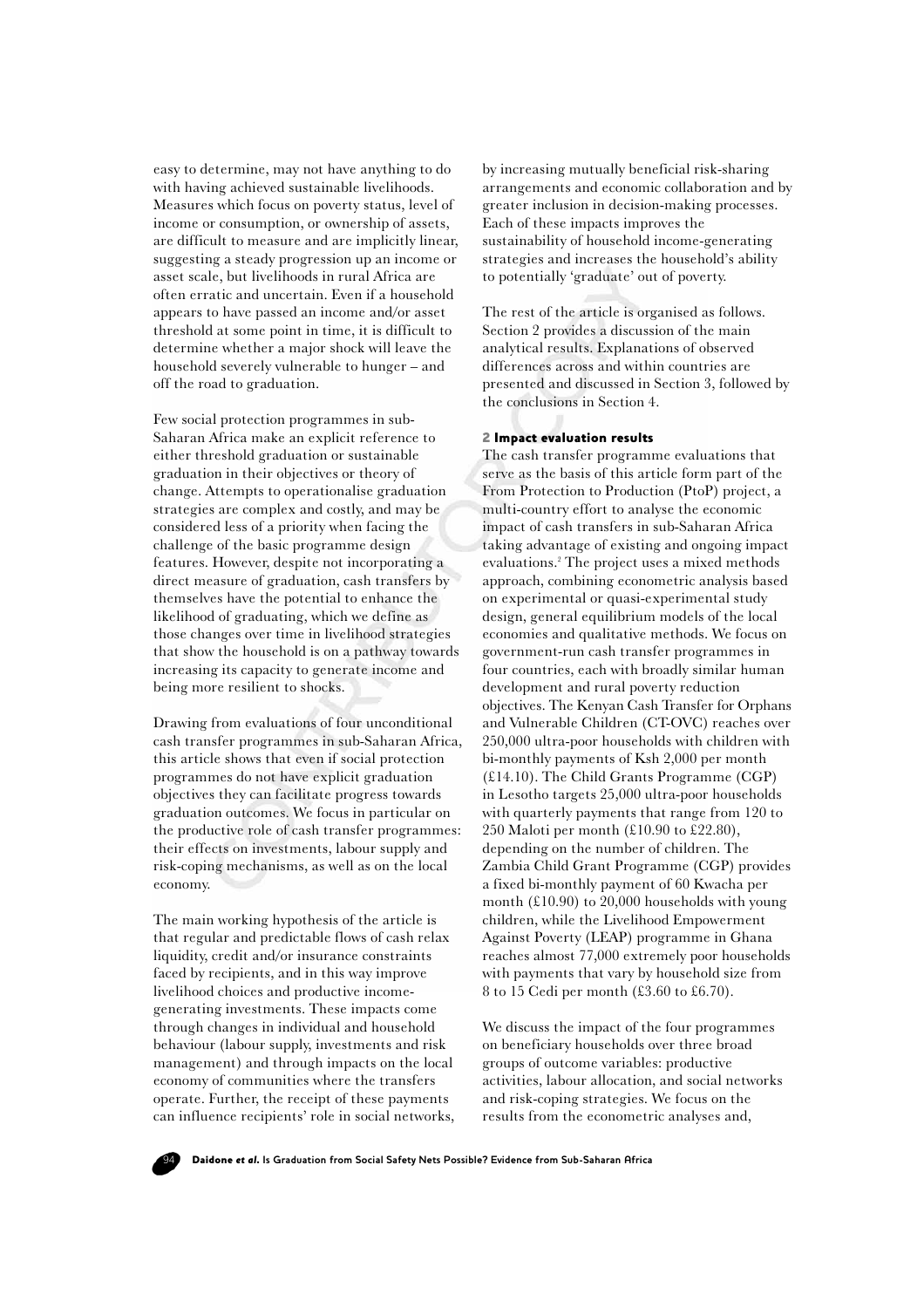#### **Table 1 Impacts on productive activities**

|                         | Zambia CGP     | Kenya CT-OVC | Lesotho CGP | Ghana LEAP     |
|-------------------------|----------------|--------------|-------------|----------------|
| Agricultural inputs     | $^{++}$        | -            | $^{++}$     | $^+$           |
| Agricultural tools      | $^{++}$        | NS.          | NS.         | N <sub>S</sub> |
| Agricultural production | $^{+}$         | NS.          |             | N <sub>S</sub> |
| Home production of food | N <sub>S</sub> | $^{+}$       |             | N <sub>S</sub> |
| Livestock ownership     | $^{++}$        | $^{+}$       | $^{+}$      | <b>NS</b>      |
| Non-farm enterprises    | $^{++}$        | $^{+}$       | <b>NS</b>   | N <sub>S</sub> |
|                         |                |              |             |                |

Source Based on AIR (2013) and Daidone *et al*. (2014b) for Zambia; Asfaw *et al*. (2013) for Kenya; Daidone *et al*. (2014a) for Lesotho; Handa *et al*. (2013) for Ghana.

Note Authors' assessment. ++: positive and significant for many indicators; +: positive and significant for one or few indicators or for specific subgroups; NS: not significant; -: negative and significant for one or few indicators or for specific subgroups. Blank cell for lack of indicators.

where applicable, we supplement the comparative analysis with results from the qualitative evidence that report on similar outcomes. Finally, we also discuss general equilibrium local economy simulations produced by the Local Economy-Wide Impact Evaluation (LEWIE) model (Taylor 2013).3

# *2.1 Impacts on productive activities*

We look at various dimensions of the productive process in order to ascertain whether cash transfer programmes have led households to increase their investment in non-farm businesses and agricultural activities, including both crop and livestock production. A summary of results is provided in Table 1. Overall, cash transfer programmes have had a large impact over a variety of household productive activities, though the impacts vary by country.

In Zambia, the CGP facilitated the purchase and/or increased use of various types of agricultural inputs and assets, especially by smaller households. This led to an expansion in the overall value of crop production, which was marketed rather than consumed on-farm. Beneficiary households also invested in a wide variety of livestock. Furthermore, beneficiary households were significantly more likely to have a non-farm business, to operate enterprises for longer periods and more profitably, and to accumulate physical capital.

In Kenya and Lesotho, households invested some of the cash for productive purposes in crop inputs and livestock, with varying magnitudes and significance. The Kenya CT-OVC increased the ownership of small ruminants by both smaller and female-headed households, while the Lesotho CGP led to an increase in pig ownership. The CGP combined with a Food Emergency Grant brought about a significant increase in the use of organic fertilisers and pesticides, particularly in households with greater labour capacity. The positive impact on input use in Lesotho led to an increase in maize and vegetable output, especially for households with more labour capacity. While the Kenya programme did not lead to an increase in crop production *per se*, beneficiary households increased the share of food consumption derived from own production, particularly animal products.

The LEAP programme in Ghana, with the exception of a significant increase in seeds expenditure, did not have a statistically significant impact on household productive activities, including both crop and livestock production. The qualitative fieldwork, however, did record experiences of households utilising LEAP resources in a variety of livelihood activities.

#### *2.2 Impacts on labour supply*

Along with increases in crop and livestock production, the four cash transfer programmes have led to changes in household labour supply. Qualitative fieldwork on these programmes consistently reports a shift from casual agricultural wage labour to on-farm and own-

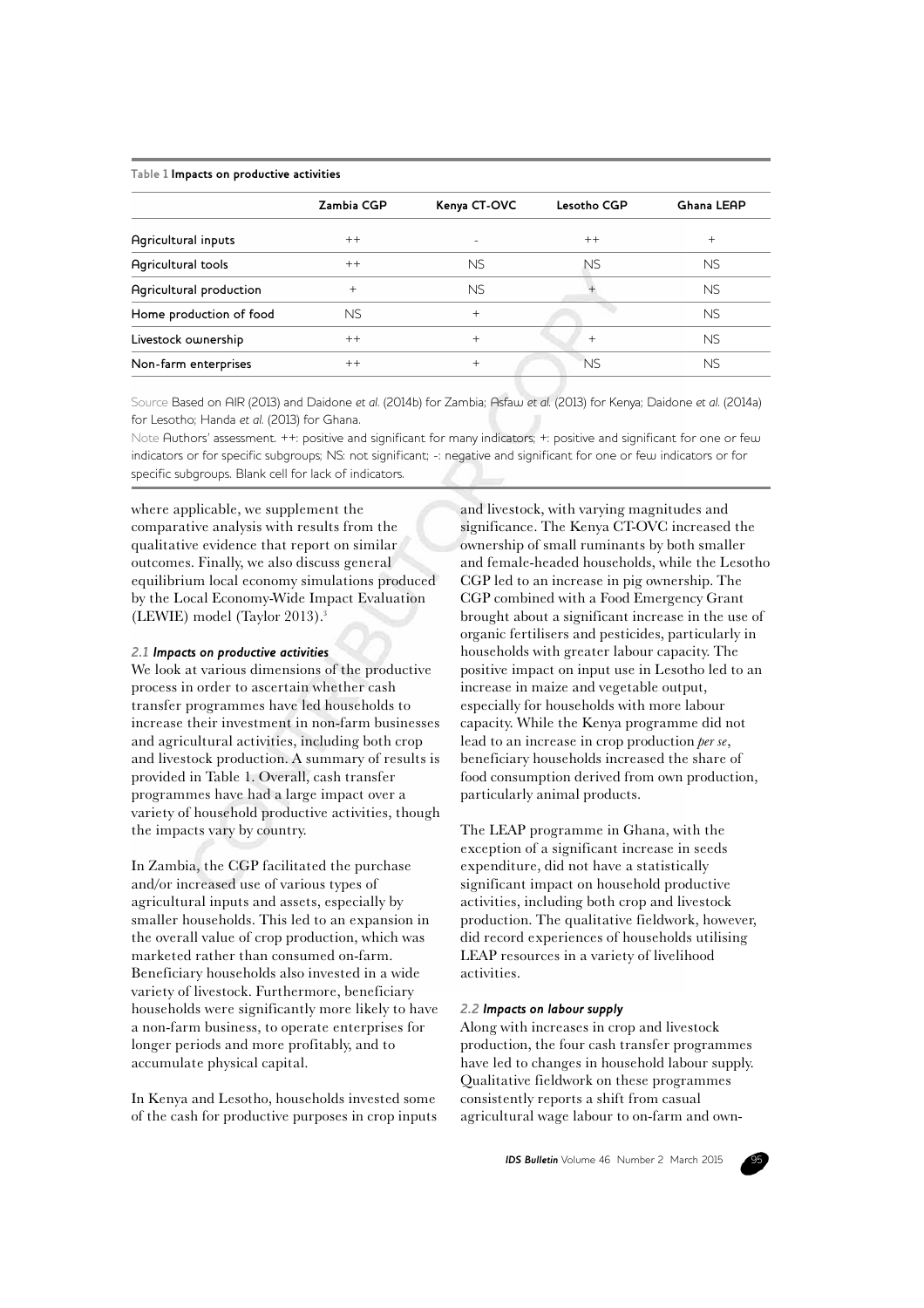#### **Table 2 Impacts on labour supply**

|                              | Zambia CGP | Kenya CT-OVC             | Lesotho CGP | Ghana LEAP |
|------------------------------|------------|--------------------------|-------------|------------|
| <b>Adults</b>                |            |                          |             |            |
| Agricultural wage labour     | $- -$      | $\overline{\phantom{a}}$ |             | <b>NS</b>  |
| Non-agricultural wage labour | $^{+}$     | <b>NS</b>                |             | NS.        |
| Family farm                  | $^{++}$    | $^{+}$                   | $^{+}$      | $\pm$      |
| Non-farm business            | $^{++}$    |                          | NS          |            |
|                              |            |                          |             |            |

Source Based on AIR (2013) and Daidone *et al*. (2014b) for Zambia; Asfaw *et al*. (2013) for Kenya; Daidone *et al*. (2014a) for Lesotho; Handa *et al*. (2013) for Ghana.

Note Authors' assessment. ++: positive and significant for many indicators; +: positive and significant for one or few indicators or for specific subgroups; NS: not significant; -: negative and significant for one or few indicators or for specific subgroups; - -: negative and significant for many indicators. Blank cell for lack of indicators.

business activities. The picture coming from quantitative impact assessments is more complex and is summarised in Table 2. In Zambia, the CGP transfers led family members to reduce their participation in, and intensity of, agricultural wage labour. The impact was particularly strong for women, amounting to a 17 percentage point reduction in participation and 12 fewer days a year. Both men and women increased the time they spent on family agricultural and non-agricultural businesses.<sup>4</sup> In Kenya, Lesotho and Ghana, while impacts are not significant overall, significant shifts varied by age and gender. For example, in Lesotho male participation in casual wage labour decreased,

while elderly women increased their participation on-farm. In Ghana, the LEAP programme increased on-farm activities for males.

*2.3 Impacts on social networks and risk-coping strategies* Next we look at impacts of cash transfers for various indicators concerning risk-coping strategies, social networks and saving/borrowing behaviour, for which we provide a summary in Table 3. Cash transfers have allowed beneficiary households to better manage risk in all four countries. Qualitative fieldwork in Kenya, Ghana and Lesotho suggests that the programmes increased social capital and allowed beneficiaries to re-engage with existing social networks and/or

| Table 5 impacts on risk management |            |              |             |                          |  |  |
|------------------------------------|------------|--------------|-------------|--------------------------|--|--|
|                                    | Zambia CGP | Kenya CT-OVC | Lesotho CGP | <b>Ghana LEAP</b>        |  |  |
| Negative risk-coping strategy      |            |              |             |                          |  |  |
| Savings                            | $^{++}$    | $^{++}$      | <b>NS</b>   | $^{++}$                  |  |  |
| Pay off debt                       | $^{++}$    |              | <b>NS</b>   | $^{++}$                  |  |  |
| Borrowing                          | --         | <b>NS</b>    | <b>NS</b>   | $\overline{\phantom{a}}$ |  |  |
| Purchase on credit                 | <b>NS</b>  |              | <b>NS</b>   | <b>NS</b>                |  |  |
| Give informal transfers            |            |              | $^{++}$     | $^{++}$                  |  |  |
| Receive informal transfers         |            |              | $^{++}$     | <b>NS</b>                |  |  |
| Remittances                        |            |              |             | <b>NS</b>                |  |  |
|                                    |            |              |             |                          |  |  |

**Table 3 Impacts on risk management**

Source Based on AIR (2013) and Daidone *et al*. (2014b) for Zambia; Asfaw *et al*. (2013) for Kenya; Daidone *et al*. (2014a) for Lesotho; Handa *et al*. (2013) for Ghana.

Note Authors' assessment. ++: positive and significant for many indicators; +: positive and significant for one or few indicators or for specific subgroups; NS: not significant; -: negative and significant for one or few indicators or for specific subgroups; - -: negative and significant for many indicators. Blank cell for lack of indicators.



96 Daidone *et al*. **Is Graduation from Social Safety Nets Possible? Evidence from Sub-Saharan Africa**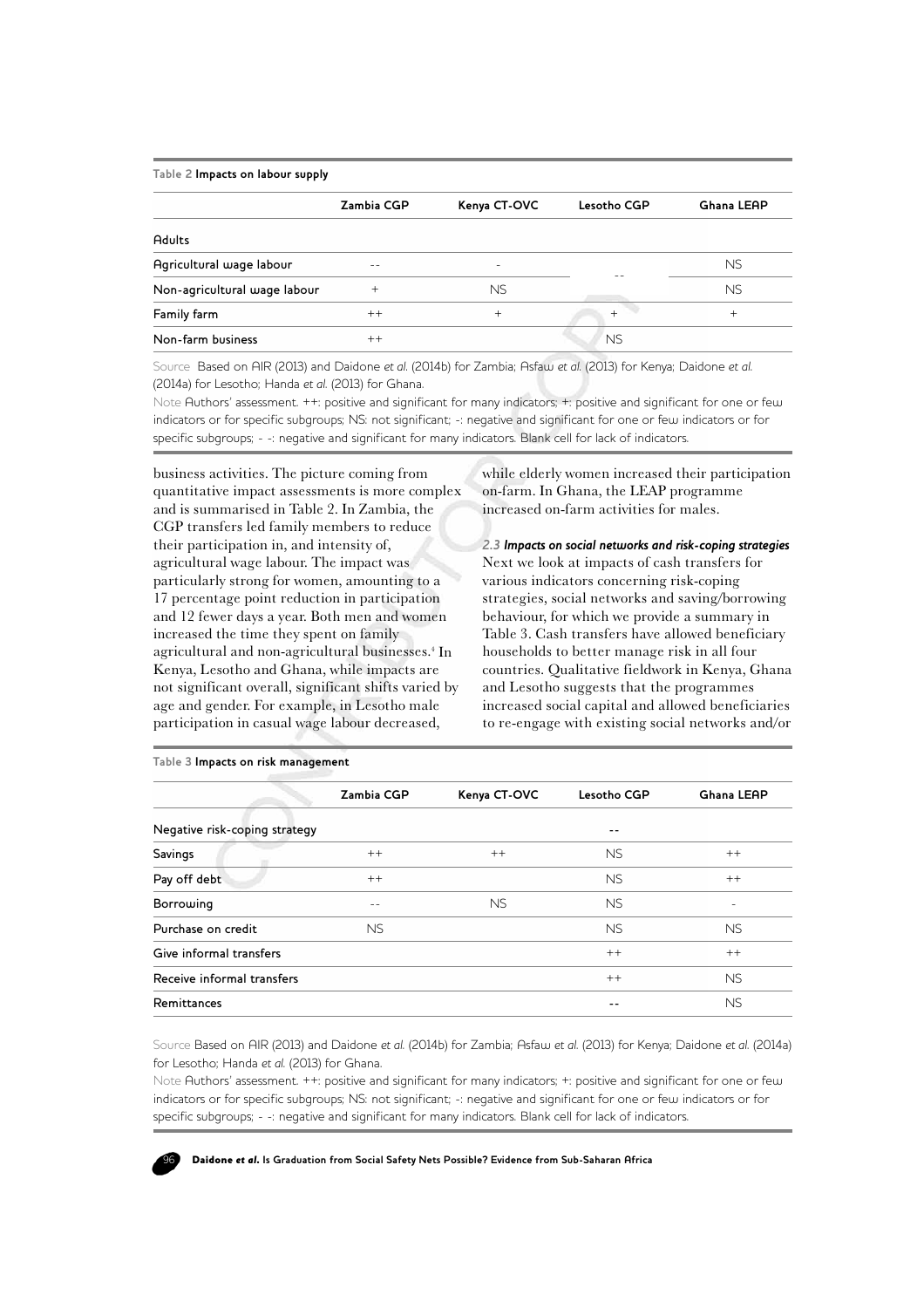

#### **Figure 1 Nominal and real income multiplier, by country**

Source Authors' own.

Note Ninety per cent confidence interval; data drawn from sources cited in endnote 3. Kenya 1 includes Nyanza district, Kenya 2 includes Garissa and Kwale.

to strengthen informal social protection systems and risk-sharing arrangements. These results were corroborated by econometric analysis in Ghana and Lesotho.

The cash transfer programmes led to a reduction in negative risk-coping strategies, such as begging or taking children out of school in Lesotho. Moreover, the cash transfer programmes led households to be seen as more financially trustworthy, allowing them to reduce their debt and increase their creditworthiness. Beneficiary households in Ghana and Zambia increased their cash savings. In many cases, however, households remain risk averse and reluctant to take advantage of their greater access to credit.

#### *2.4 Impacts on the local economy*

Cash transfer programmes also have significant impacts on the local economy in which they are implemented. When beneficiaries spend the cash, programme impacts are transmitted to others inside and beyond the local economy, often to households that are not eligible for cash transfers who own local businesses. These income multipliers were measured using the LEWIE village economy model, which generated nominal income multipliers for the programmes

in these four countries ranging from 1.34 in Nyanza District, Kenya to 2.50 in Ghana (see Figure 1). That is, for every Cedi transferred by the programme in Ghana, up to 2.50 Cedi in income can be generated for the local economy.

When credit, capital and other market constraints limit the local supply response, however, the increase in demand may lead to higher prices and consequently a lower income multiplier. This 'real' income multiplier in our four countries is lower than the nominal income multiplier, although it remains greater than one in each case.

#### 3 What drives differences in impact?

Our review of evidence on the effects on productive activities of four cash transfer programmes in sub-Saharan Africa reveals some common trends as well as contrasts across countries. The CGP programme in Zambia had a broad range of impacts across productive outcomes, while the other programmes had more selective impacts. The results provide some indication as to the conditions which enable cash transfer programmes to have a stronger effect on transforming livelihoods and increasing productive activities – which, we argue, is an important step towards sustainable graduation.

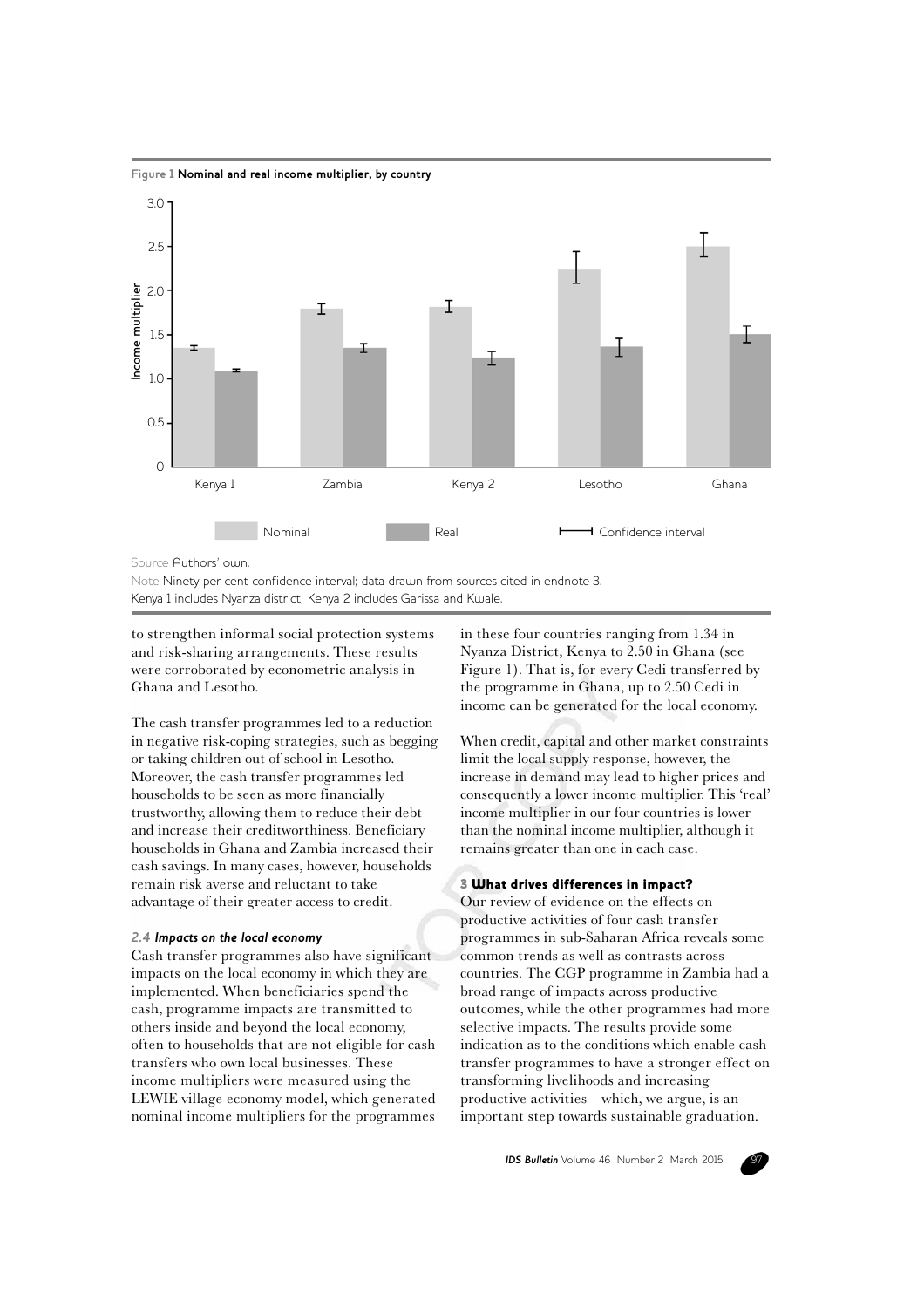

Source Authors' own.

Our analysis suggests three categories of factors.

# *3.1 Household level enablers of livelihoods transformation*

A first set of conditions relates to the characteristics of households and individuals that are targeted by cash transfer programmes. In sub-Saharan Africa, one group of cash transfer programmes (for example, LEAP in Ghana) has been targeted to households that are vulnerable as well as poor, in part as a desire to reach households affected by the HIV pandemic. Vulnerability is often defined as inability to work (elderly, disabled), and/or with a high dependency ratio. In a second group of countries (such as Kenya and Lesotho) programmes have adopted a stronger focus on reducing child poverty, often mediated by the notion of orphans and vulnerable children (OVC). The Zambia CGP varies the

approach; it targets households with children in a narrower age range (between 0 and 5 years), who live in households with relatively younger parents.

The adoption of different targeting criteria had strong implications for the demographic characteristics of beneficiary households across programmes (Figure 2). Ghana's LEAP programme has the largest concentration of elderly beneficiaries, with relatively few adults of working age, few small children, and lots of older children and adolescents. The Zambia CGP benefits a much larger proportion of working age adults with small children.

The varying degree of labour availability likely contributes to explaining the differences in productive impacts observed across programmes.

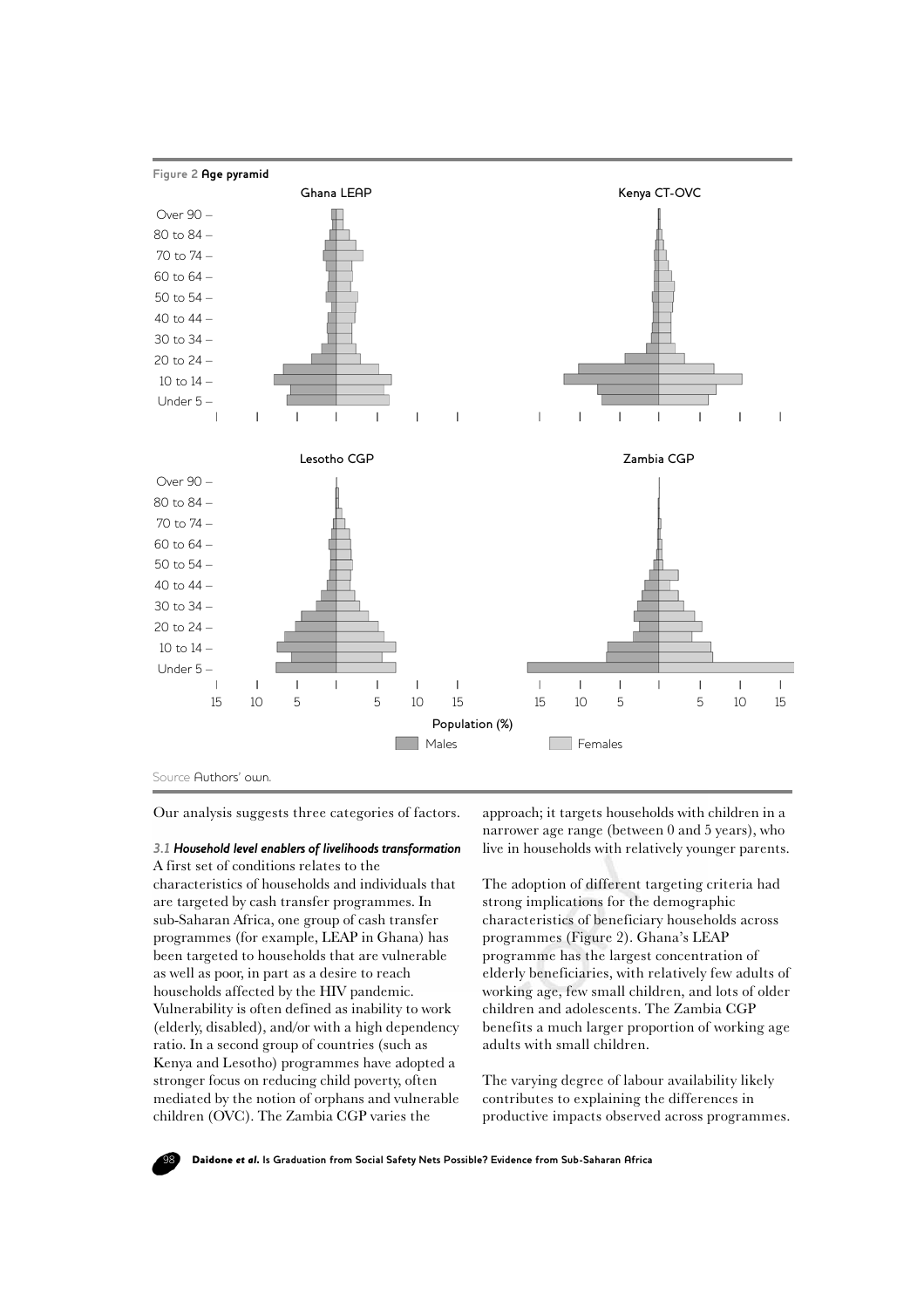While labour-constrained households may hirein labour and carry out limited economic activities, households with available labour are in a better position to take advantage of the cash for productive activities, in both the short and long run.

Access to other assets besides labour can also facilitate the productive use of cash transfers. Numerous stories from the qualitative fieldwork illustrate that households with access to more land, implements and/or education are in a better position to utilise the cash for productive purposes, and will likely progress further along the pathway towards graduation.

# *3.2 Programme level enablers of livelihoods transformation*

A second group of factors that can facilitate or inhibit the productive impacts of cash transfers has to do with programme design and implementation features. These include transfer value, transfer predictability and programme messaging.

# *Transfer value*

The amount of money transferred to a beneficiary household is clearly a factor in the range and intensity of impacts on productive activities. Transfer levels are set following different criteria across countries. Some countries (Kenya in the early phase, Zambia) adopted a flat transfer schedule while others vary the amount in accordance to household size (Kenya at a later stage), number of children (Lesotho) or number of vulnerable people (Ghana). The programmes generally lack mechanisms to adjust the transfer amount on a regular basis for inflation. In Kenya, for example, the real value of the transfer fell by almost 60 per cent because of inflation between 2007 and 2011.

As a result there is a great deal of variation in the value of the transfer as a share of beneficiary households' per capita consumption. In Zambia the relative value of the transfer reached almost 30 per cent of per capita consumption, compared to less than 10 per cent for the Ghana LEAP in its early days. For those countries utilising a flat rate, the per capita value varies by household size. While for average size households the Kenya transfer represented 14 per cent of per capita consumption, the share ranged from 10 per cent to 22 per cent for large and small households, respectively.

# *Transfer predictability*

A critical feature of cash transfer programmes is to provide income support to poor and vulnerable households in a frequent, regular and predictable manner. The frequency and predictability of cash transfers are important, as this facilitates consumption smoothing, planning of expenditures and moderate risk-taking, in anticipation of future payments. With strong expectations on the reliability of the transfer flow, households can build up assets and precautionary savings that can be used to maintain minimum standards of living during times of hardship. This can incentivise risktaking that is more conducive to income diversification and productivity enhancement. It is also positively associated with the impact of cash transfers on poverty reduction as well as human capital accumulation (Barca *et al.* 2013).

At the time of their respective evaluations, operational performance varied from country to country and is likely to have influenced how households spend their transfers. In Zambia the transfers were delivered regularly throughout the evaluation period. In Ghana payments were also meant to be bi-monthly, but the schedule suffered major disruptions. The Lesotho CGP was the programme with the least frequent payment schedule (quarterly), yet it was also affected by significant delays.

# *Messaging*

A third dimension likely to influence productive impacts is the messaging and information provided to beneficiaries regarding the expected use of the resources provided. All programmes considered in this study were unconditional. Yet unconditional transfers often adopt implicit, indirect or soft conditioning or messaging mechanisms that can have important consequences for the impact of the transfer (Schüring 2010; Pellerano and Barca 2014). The Lesotho CGP had especially strong messaging on expenditures towards children's clothes, shoes and related expenses, which resulted in particularly large impacts on these expenditures – possibly to the detriment of spending on more productive activities.

*3.3 Market level enablers of livelihoods transformation* Transformation in sustainable livelihoods cannot happen without a conducive market environment that provides opportunities for income-generating activities and increases in productivity. The

**IDS Bulletin** Volume 46 Number 2 March 2015

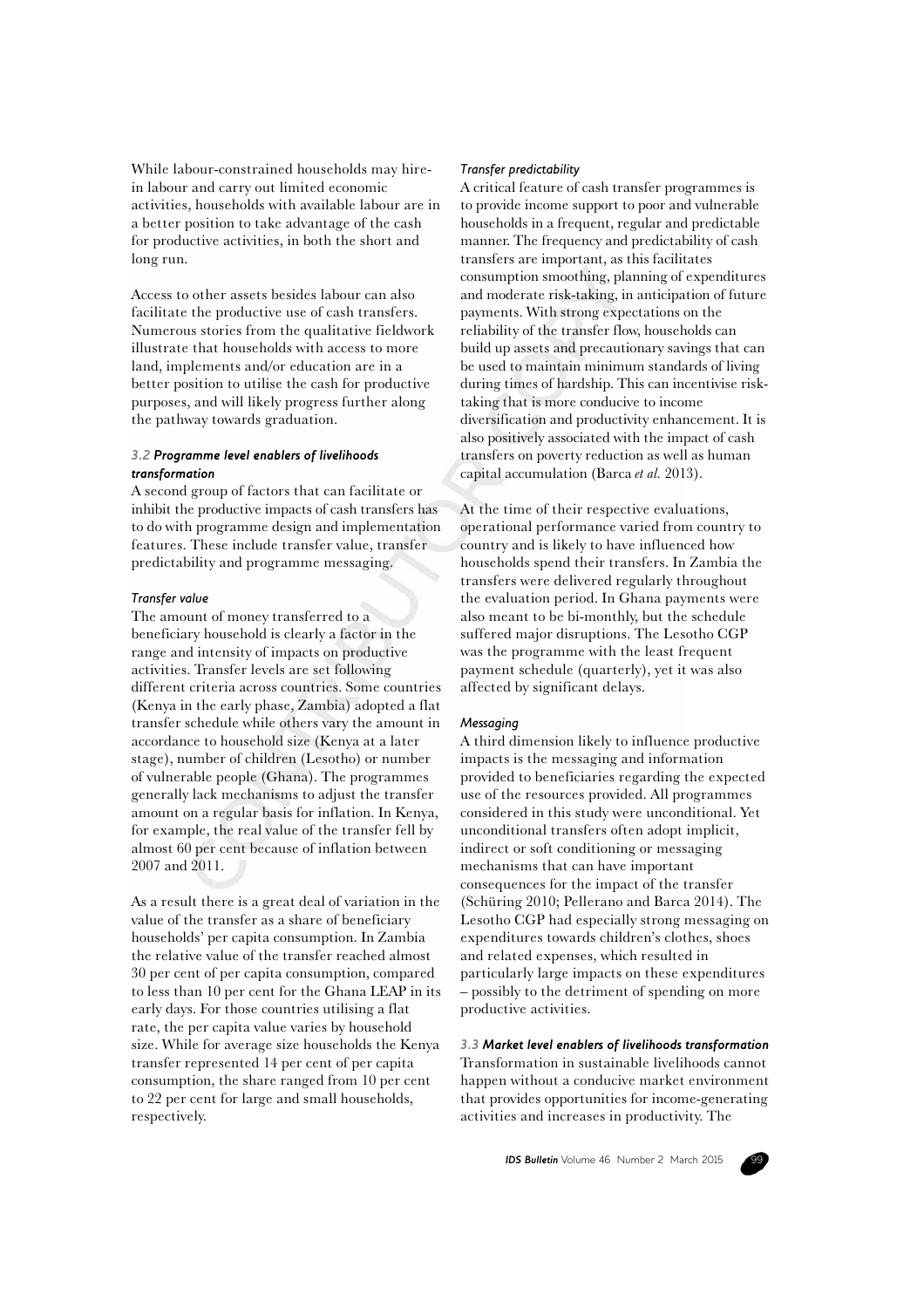nature of the local economy shapes the type and extent of productive impacts of cash transfer programmes. All evaluations covered in this study were conducted primarily in rural areas, in environments where market constraints can be particularly binding due to low population density, difficulty in accessing markets, low levels of public investment and inadequate public infrastructure.

The qualitative fieldwork suggests that where markets were more developed, the effects of cash transfers on livelihood strategies were stronger. The importance of market conditions was generally framed in relation to the availability of factors of production. For example, household agricultural economic investment in Kenya was more prevalent in the Owendo District as compared to Kangundo District, due to the wider availability of land, livestock and labour and the prevalence of sugar-cane cash cropping. In Kangundo, where economic opportunities within the agricultural economy were more constrained, the cash transfer was used foremost as a safety net mechanism. In Ghana and Kenya, the ability to hire-in labour to work on farms owned by the household was reported as a crucial enabler for beneficiaries to engage in new types of economic activities.

#### 4 Conclusions

There is an increasing emphasis in international and national policy debates on the importance of developing explicit graduation strategies in social protection programmes. The notion of graduation is the reflection of a series of different policy discussions: a fear that social assistance creates dependency and laziness amongst beneficiaries, an emphasis on the returns of social protection investment to growth and economic development, the importance of increasing the effectiveness of public expenditure and showing sustainable change.

Graduation is generally not an explicit objective of social cash transfer programmes, and few programmes have developed formal exit policies. However, based on the increasingly available evidence it is becoming possible to examine whether cash transfers are influencing livelihood activities in ways that can put beneficiaries on a sustainable pathway towards graduation.

This article has addressed this issue in a crosscountry comparative perspective, drawing lessons from rigorous quantitative and qualitative impact evaluations across four countries in sub-Saharan Africa (Ghana, Kenya, Lesotho and Zambia). The study analysed the economic effect of cash transfers on productive activities, focusing particularly on behavioural changes associated with increases in economic productivity and livelihood diversification. It also investigated the factors that may have explained the emergence (or not) of such impacts across the programmes considered.

We find that cash transfers have significant impacts on the livelihoods of beneficiary households, as well as on the communities in which they live. These impacts vary from country to country, and context to context – in Zambia in particular, the cash transfer programme activated a transformative process leading to a stronger engagement of beneficiary households in capital investment for agricultural production and new economic activities. The impacts in Kenya and Lesotho were more selective in nature, while the LEAP programme in Ghana had fewer impacts directly on productive activities, and more on various dimensions of risk management. In each case, the programme increases the likelihood of graduation, and perhaps serves as a pathway to graduation, though it is difficult to see yet where this pathway is going, or how far it can take beneficiary households.

The analysis of the drivers of such observed differences leads to three main conclusions. First, sustainable graduation is not a credible promise for many segments of the population, particularly households with limited labour capacity. For this group the core function of social assistance programmes should remain centred around the protection of minimum standards of living. The increasing focus on graduation should not drive resources away from households in most need of long-term protection (children, the elderly and the disabled). Second, sustainable graduation can be facilitated by specific cash transfer design features. The level of transfers, the predictability of payments and the type of messaging associated with the disbursement are critical factors that can be manipulated by programme implementers to facilitate economic impacts.

Third, sustainable graduation is not a credible promise in the absence of conducive market

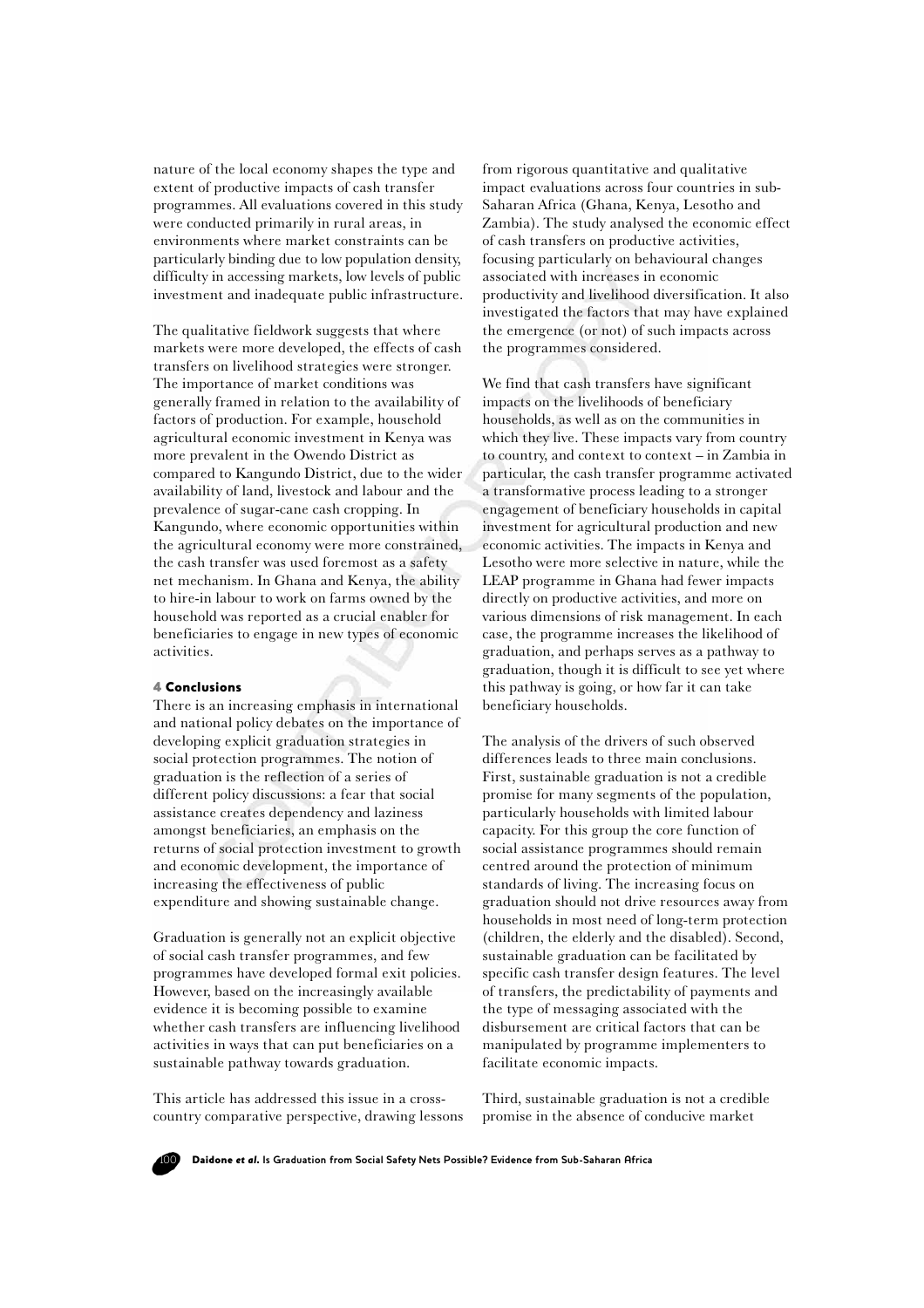conditions. Cash transfers can relax some liquidity and credit constraints, but cannot replace a holistic economic development strategy. The shape and type of markets, as well as access to and the quality of public services, matter. The degree of market integration and the level of economic dynamism determine the conditions on which cash transfer beneficiary households can access productive inputs (credit, labour, capital assets) but also the strength of the market-based demand for beneficiary households' potential production outputs. Moreover, cash transfers are not a silver bullet – they need to be seen in the context of a strategy of poverty reduction. They require complementary programmes, whether existing or specific add-ons, to sustainably bring households out of poverty.

#### Notes

- \* The views expressed in this publication are those of the author(s) and do not necessarily reflect the views or policies of FAO.
- 1 Corresponding author. Errors are the responsibility of the authors only, and this article reflects the opinions of the authors and not the institutions with which they are affiliated.
- 2 The PtoP project (www.fao.org/economic/ptop/ en/) forms part of a larger effort, the Transfer Project (www.cpc.unc.edu/projects/transfer), which is supporting the implementation of impact evaluations of cash transfer programmes in sub-Saharan Africa.

#### References

- AIR (2013) *Zambia's Child Grant Program: 24-month Impact Report*, Washington DC: American Institutes for Research (AIR)
- Asfaw, S.; Davis, B.; Dewbre, J.; Handa, S. and Winters, P. (2014) 'Cash Transfer Programme, Productive Activities and Labour Supply: Evidence from a Randomised Experiment in Kenya', *Journal of Development Studies* 50.8: 1172–96
- Asfaw, S.; Davis, B.; Dewbre, J.; Federighi, G.; Handa, S. and Winters, P. (2013) *The Impact of the Kenya CT-OVC Programme on Productive Activities and Labour Allocation*, From Protection to Production Project Report, Rome: FAO
- Barca, V.; Hurrell, A.; MacAuslan, I.; Visram, A. and Willis, J. (2013) 'Paying Attention to Detail: How to Transfer Cash in Cash Transfers', *Enterprise Development and Microfinance* 24.1: 10–27

Moving forward, two main challenges can be identified. First, it is important to refine the notion of graduation, distinguishing it from programme exit, but also distinguishing between a short- and long-term horizon to graduation policies, the institutional context of operation and the market context. It is also important to conceive graduation in the context of a social protection system, rather than one of single programmes. Finally, more research is needed on the determinants of sustainable graduation, including the starting conditions and the role of other household, programme and market characteristics.

- 3 The results discussed in this article are taken from Handa *et al.* (2013), OPM (2012) and Thome *et al.* (2014a) for Ghana; Asfaw *et al.* (2013), Asfaw *et al.* (2014), OPM (2014a) and Taylor *et al.* (2013) for Kenya; AIR (2013), Daidone *et al.* (2014b) and Thome *et al.* (2014b) for Zambia; and Daidone *et al.* (2014a), Pellerano *et al.* (2014), OPM (2014b) and Taylor, Thome and Filipski (2014) for Lesotho.
- 4 Similar results were found for the Mchinji pilot of the Malawi Social Cash Transfer programme (Covarrubias, Davis and Winters 2012).
- Covarrubias, K.; Davis, B. and Winters, P. (2012) 'From Protection to Production: Productive Impacts of the Malawi Social Cash Transfer Scheme', *Journal of Development Effectiveness* 4.1: 50–77
- Daidone, S.; Davis, B.; Dewbre J. and Covarrubias, K. (2014a) *Lesotho's Child Grant Program: 24-month Impact Report on Productive Activities and Labour Allocation*, From Protection to Production Project Report, Rome: FAO
- Daidone, S.; Davis, B.; Dewbre, J.; González-Flores, M.; Handa, S.; Seidenfeld, D. and Tembo, G. (2014b) *Zambia's Child Grant Program: 24-month Impact Report on Productive Activities and Labour Allocation*, From Protection to Production Project Report, Rome: FAO
- Garcia, M. and Moore, C. (2012) *The Cash Dividend. The Rise of Cash Transfer Programs in Sub-Saharan Africa*, Washington DC: World Bank

**IDS Bulletin** Volume 46 Number 2 March 2015